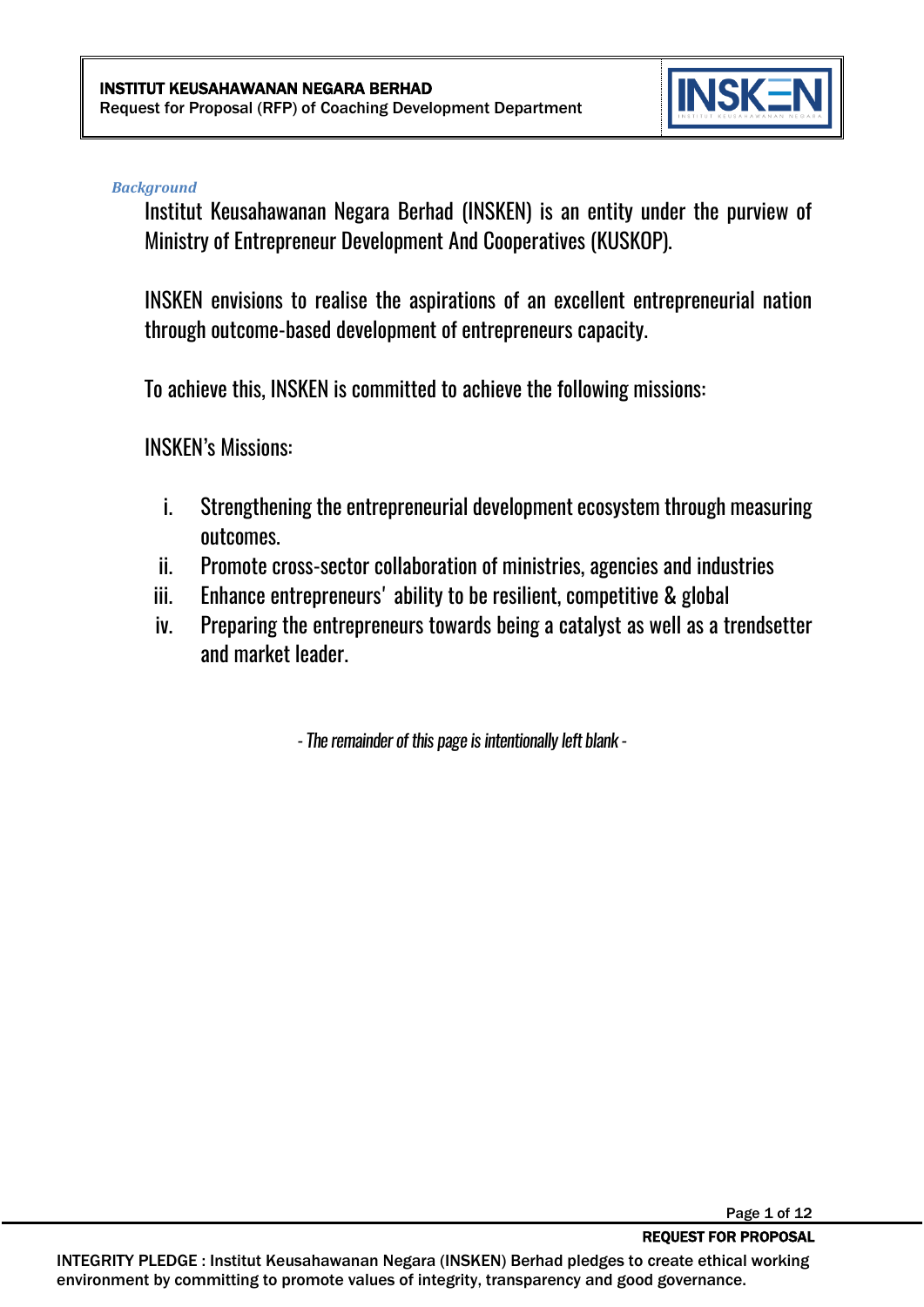

#### 1. Scope of Work – INSKEN Bumiputera Business Coaching (IBBC)

INSKEN is soliciting proposals from qualified industry practitioner(s) to deliver industry specific workshops and/or coaching sessions for entrepreneurs of micro, small and medium businesses, with the objective to develop viable and sustainable businesses.

Summary of INSKEN Bumiputera Business Coaching (IBBC) as follows:

| <b>OBJECTIVE</b> | • To guide entrepreneurs to scale up their business through<br>coaching by the industry player (as a coach) for them to<br>achieve their business goals and promoting growth.<br>• To ensure entrepreneurs learn and apply business technical<br>know-how in their business for sustainable.<br>• To equip the entrepreneurs with relevant knowledge and<br>understanding on the current trends, issues, and challenges<br>in order for them to be sustainable in the industry.                                                                     |
|------------------|-----------------------------------------------------------------------------------------------------------------------------------------------------------------------------------------------------------------------------------------------------------------------------------------------------------------------------------------------------------------------------------------------------------------------------------------------------------------------------------------------------------------------------------------------------|
| <b>OUTCOME</b>   | <b>ENTREPRENEURS KPI:</b><br>At the end of this programme, entrepreneurs need to achieve a<br>certain KPI (depending on their business target), minimum 3 KPI<br>Eg:<br>Increase minimum of 20% turnover (monthly).<br>Improve business gaps (subject to industry requirements).<br>Offer employment opportunity.<br>Completed coaching activities in the programme.<br><b>Completion of Industry Workshop and/or Coaching Sessions</b><br>as per schedule set out.<br>• To submit progress report on time via INSKEN Mobile Apps<br>(INSKEN IPRO). |

REQUEST FOR PROPOSAL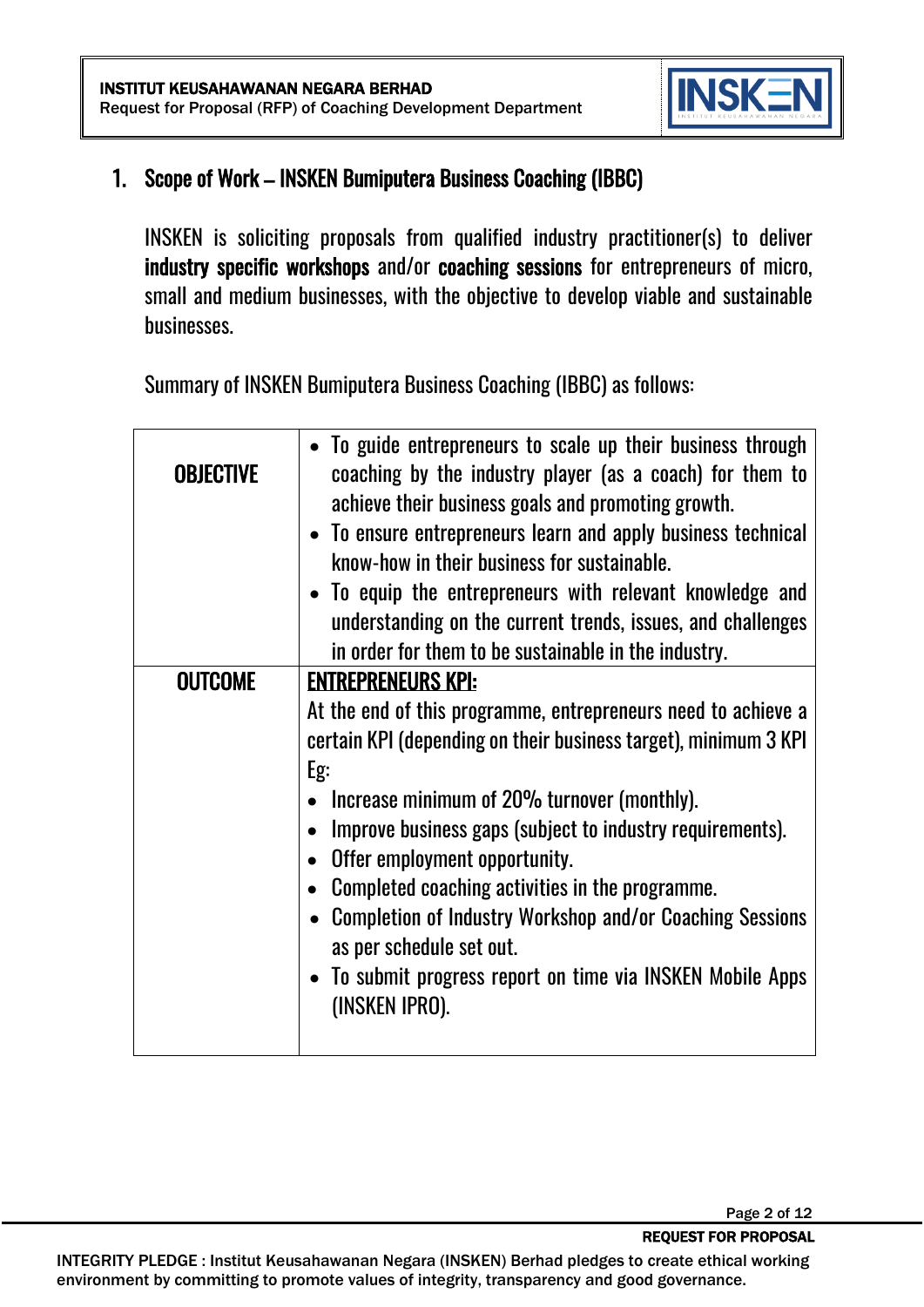#### INSTITUT KEUSAHAWANAN NEGARA BERHAD

Request for Proposal (RFP) of Coaching Development Department



| <b>OUTCOME</b>      | <b>INDUSTRY COACH RESPONSIBILITY:</b>                        |  |  |
|---------------------|--------------------------------------------------------------|--|--|
|                     | • To ensure 50% of entrepreneurs (participants) will be able |  |  |
|                     | to increase a minimum of 20% turnover.                       |  |  |
|                     | • To ensure 90% of entrepreneurs (participants) will be able |  |  |
|                     | achieve target/ KPI's and give a full commitment in this     |  |  |
|                     | programme.                                                   |  |  |
| <b>PARTICIPANTS</b> | <b>Startup entrepreneurs</b>                                 |  |  |
|                     | Entrepreneurs who are already have a business that is in     |  |  |
|                     | operation for at least less than 1 year.                     |  |  |
|                     | Priority given to alumni of INSKEN Industry Business         |  |  |
|                     | Training (INBT) programme and Kursus<br>Asas                 |  |  |
|                     | Keusahawanan (KAK).                                          |  |  |
|                     | Not compulsory to have their business registered before      |  |  |
|                     | joining programme.                                           |  |  |
|                     | Commitment to participate in all activities in the           |  |  |
|                     | programme.                                                   |  |  |
|                     | Requires business improvement not only limited to            |  |  |
|                     | financing.                                                   |  |  |
| <b>PARTICIPANTS</b> | <b>Scaled up entrepreneurs</b>                               |  |  |
|                     | • Entrepreneurs who are already have a registered business.  |  |  |
|                     | • Entrepreneurs who are active in business operations (min   |  |  |
|                     | 2 years) and have proper sales records.                      |  |  |
|                     | Entrepreneurs who are committed to participate in all        |  |  |
|                     | activities in the programme.                                 |  |  |
|                     | Require business improvement and expansion not only          |  |  |
|                     | limited to financing.                                        |  |  |
|                     | Others criteria subject to INSKEN's guidelines.              |  |  |
| <b>NUMBER OF</b>    |                                                              |  |  |
| <b>PARTICIPANTS</b> | <b>IBBC</b> - Maximum 30 entrepreneurs for one IBBC (same    |  |  |
|                     | industry)                                                    |  |  |
|                     | Startup Coaching – maximum 20 entrepreneurs per<br>$\bullet$ |  |  |
|                     | group (same industry)                                        |  |  |
| <b>PROGRAMME</b>    | <b>Physical</b>                                              |  |  |
| <b>MODE</b>         |                                                              |  |  |

Page 3 of 12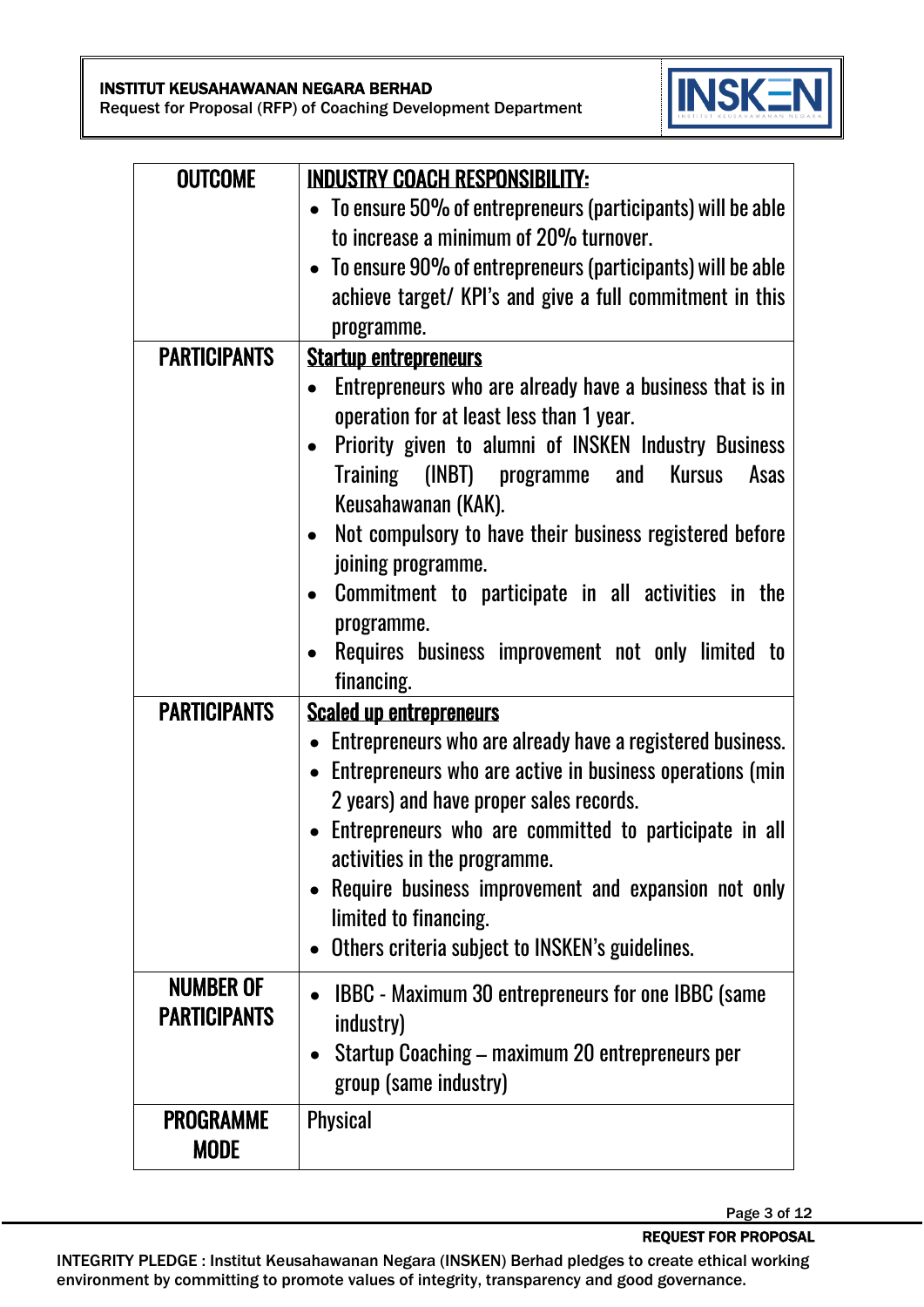#### INSTITUT KEUSAHAWANAN NEGARA BERHAD

Request for Proposal (RFP) of Coaching Development Department



| <b>DURATION</b>       | Min 4 months / Max 6 months                                                                        |  |  |  |  |
|-----------------------|----------------------------------------------------------------------------------------------------|--|--|--|--|
|                       | 1. Module 1 : Industry Coach Workshop                                                              |  |  |  |  |
| <b>PROGRAMME</b>      | 2. Module 2: Coaching Sessions                                                                     |  |  |  |  |
| <b>COMPONENTS</b>     | 3. Module 3: 2 Trainings (Business Technical Know-How)                                             |  |  |  |  |
|                       | 4. Module 4 : Benchmark/Case Study Visit                                                           |  |  |  |  |
|                       | <b>Managing own business</b>                                                                       |  |  |  |  |
|                       | Industry-related experience - 5 to 10 years above and                                              |  |  |  |  |
|                       | currently active in the business.                                                                  |  |  |  |  |
| <b>INDUSTRY COACH</b> | Good business track record (maintain revenue and                                                   |  |  |  |  |
| <b>CRITERIA</b>       | profit minimum of 3 years, including current year).                                                |  |  |  |  |
|                       | Willing to<br>develop the entrepreneurs<br>and                                                     |  |  |  |  |
|                       | entrepreneurship ecosystem.                                                                        |  |  |  |  |
|                       | Willing to be involved and engaged in social media<br>activities (promotions, marketing, etc).     |  |  |  |  |
|                       | Discipline, high commitment, and good teamwork.                                                    |  |  |  |  |
|                       |                                                                                                    |  |  |  |  |
|                       | Free from any legal actions.                                                                       |  |  |  |  |
|                       | Must not openly involved with any political activities<br>$\bullet$                                |  |  |  |  |
|                       | Willing to assist, guide and develop participants                                                  |  |  |  |  |
|                       | (entrepreneurs) and entrepreneurship ecosystem.                                                    |  |  |  |  |
|                       | Experience in business mentoring and coaching<br>$\bullet$                                         |  |  |  |  |
|                       | Good networking with related ministries, agencies or                                               |  |  |  |  |
|                       | relevant entrepreneurship agencies will be value<br>added.                                         |  |  |  |  |
|                       |                                                                                                    |  |  |  |  |
|                       | Recognition or award (business achievement) from<br>related ministries/bodies will be value added. |  |  |  |  |
| <b>NOTES</b>          | INSKEN have the rights to change (if any) the<br>$\bullet$                                         |  |  |  |  |
|                       | programme content to ensure the success of the                                                     |  |  |  |  |
|                       | programme.                                                                                         |  |  |  |  |
|                       |                                                                                                    |  |  |  |  |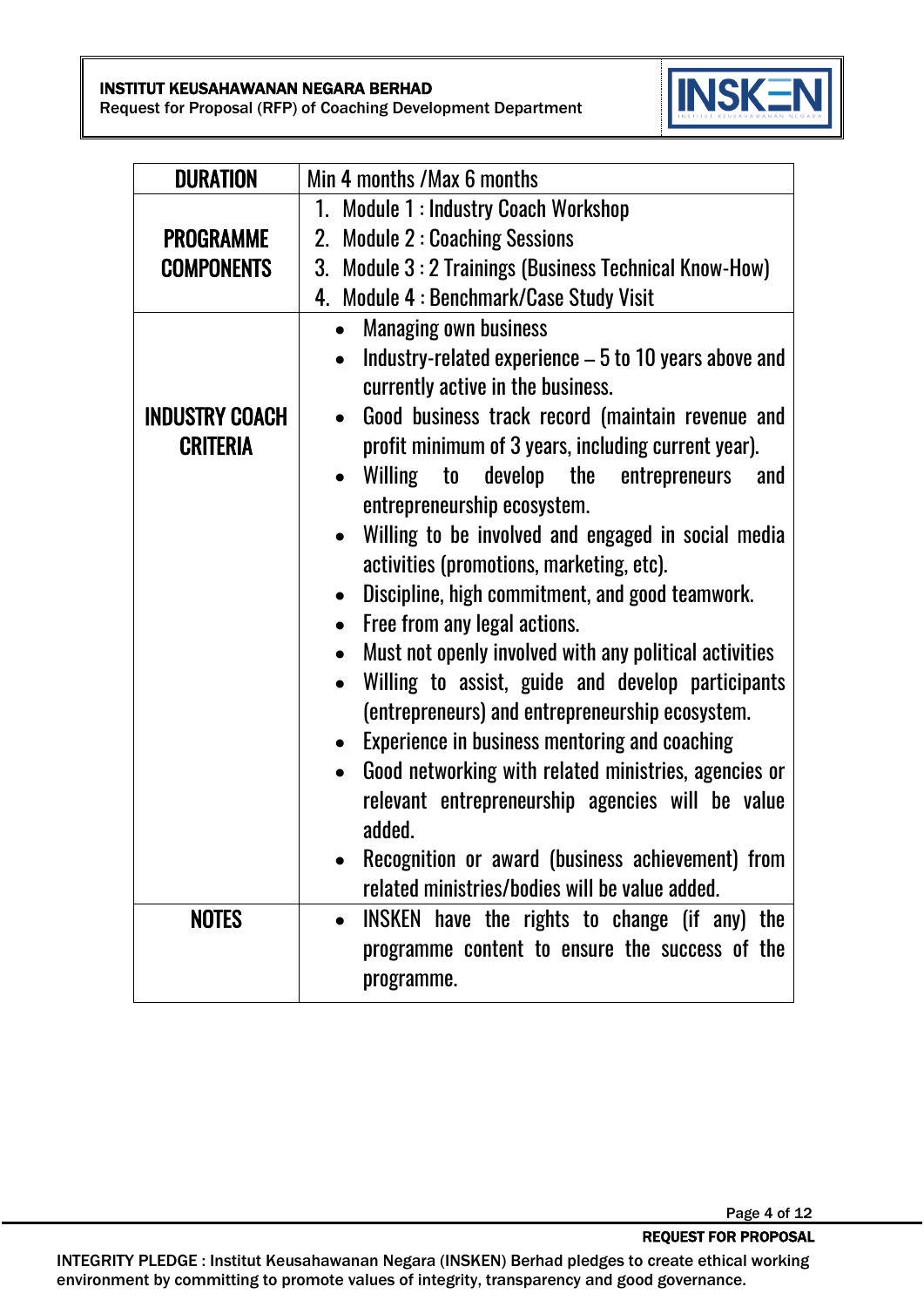



## INSKEN BUSINESS BUMIPUTERACOACHING FRAMEWORK



*-The remainder of this page is intentionally left blank -*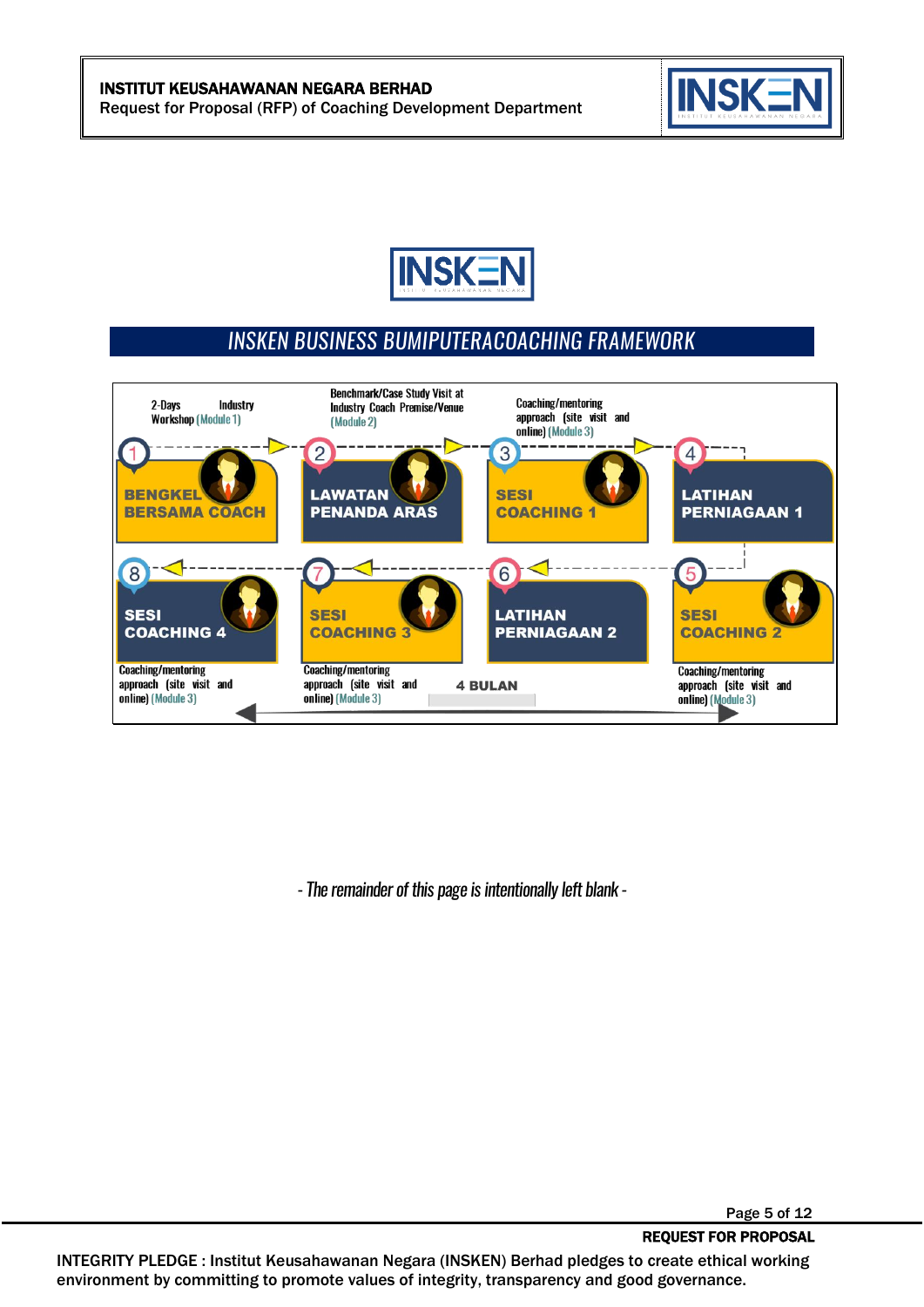

#### We would welcome the potential coaches from the following industries:

| Code                               | Industry                                                      |  |
|------------------------------------|---------------------------------------------------------------|--|
| <b>FOOD AND BEVERAGES SERVICES</b> |                                                               |  |
| FB01                               | <b>Bakery</b>                                                 |  |
| <b>FB02</b>                        | Café & Restaurant                                             |  |
| FB03                               | <b>Catering</b>                                               |  |
| <b>FB04</b>                        | <b>Food Truck</b>                                             |  |
|                                    | RETAIL, WHOLESALE & PRODUCT MANUFACTURING                     |  |
| <b>RW01</b>                        | <b>Beauty Care Products</b>                                   |  |
| <b>RW02</b>                        | <b>Beverage Product Manufacturing</b>                         |  |
| <b>RW03</b>                        | <b>Bundle Shop</b>                                            |  |
| <b>RW04</b>                        | <b>Chocolatier</b>                                            |  |
| <b>RW05</b>                        | <b>Fashion &amp; Clothing</b>                                 |  |
| <b>RW06</b>                        | <b>Food Product Manufacturing</b>                             |  |
| <b>RW07</b>                        | <b>Furniture</b>                                              |  |
| <b>RW08</b>                        | <b>Managing Retail Store</b>                                  |  |
| RW09                               | <b>Online and Offline Retail</b>                              |  |
| <b>RW10</b>                        | <b>Retail Market (Export)</b>                                 |  |
| <b>RW11</b>                        | <b>Retail Market (Increase Sales from Shelves to Cashier)</b> |  |
| <b>RW12</b>                        | <b>Trading</b>                                                |  |
| TOURISM                            |                                                               |  |
| TRO1                               | Accommodation Services (Budget Hotel / Guest House / Chalet)  |  |
| TRO2                               | Ecotourism                                                    |  |
| TRO3                               | <b>Extreme Sports</b>                                         |  |
| TRO4                               | <b>Homestay</b>                                               |  |
| TR <sub>05</sub>                   | <b>Travel &amp; Tours</b>                                     |  |
| <b>TECHNOLOGY IN BUSINESS</b>      |                                                               |  |
| TC <sub>01</sub>                   | <b>Animation</b>                                              |  |
| TCO <sub>2</sub>                   | <b>Artificial Intelligence</b>                                |  |
| TCO <sub>3</sub>                   | <b>Software Developer &amp; ICT Services</b>                  |  |
|                                    |                                                               |  |
| <b>SERVICES</b>                    |                                                               |  |
| <b>SV01</b>                        | Air Conditioning & Related Services                           |  |

Page 6 of 12

REQUEST FOR PROPOSAL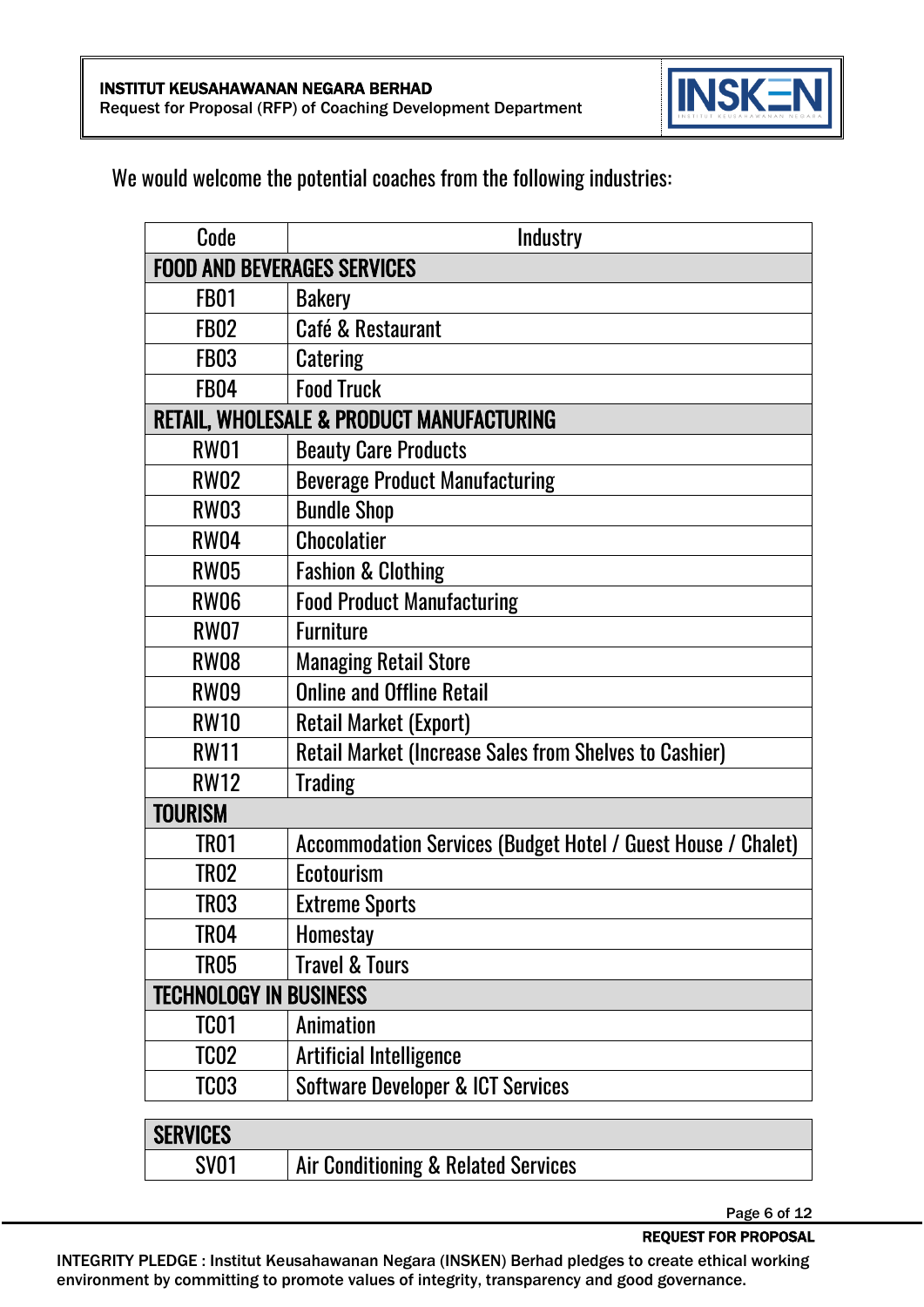Request for Proposal (RFP) of Coaching Development Department



| <b>SV02</b> | <b>Arts, Entertainment and Recreation Services</b> |
|-------------|----------------------------------------------------|
| <b>SV03</b> | <b>Animal Husbandry</b>                            |
| <b>SV04</b> | <b>Barber Shop</b>                                 |
| <b>SV05</b> | <b>Beauty Care / SPA</b>                           |
| <b>SV06</b> | <b>Bundled Services</b>                            |
| <b>SV07</b> | <b>Car Workshop</b>                                |
| <b>SV08</b> | <b>Carwash &amp; Detailing Services</b>            |
| <b>SV09</b> | <b>Childcare (Homebased / Taska)</b>               |
| <b>SV10</b> | <b>Cleaning &amp; Sanitizing Services</b>          |
| <b>SV11</b> | <b>Event Management</b>                            |
| <b>SV12</b> | <b>Elderly Care/Nursing Home</b>                   |
| <b>SV14</b> | <b>Florists &amp; Gifts</b>                        |
| <b>SV15</b> | Home Manager / Daily Maid                          |
| <b>SV16</b> | <b>Interior Design Services</b>                    |
| <b>SV17</b> | Kindergarten                                       |
| <b>SV18</b> | Landscaping                                        |
| <b>SV19</b> | Laundry                                            |
| <b>SV20</b> | <b>Motorcycle Workshop</b>                         |
| <b>SV21</b> | <b>Pet Care Services</b>                           |
| <b>SV22</b> | <b>Pharmacy &amp; Health Services</b>              |
| <b>SV23</b> | <b>Phone &amp; Electronics Repair Services</b>     |
| <b>SV24</b> | <b>Postnatal Care</b>                              |
| <b>SV25</b> | <b>Printing, Supplies and Services</b>             |
| <b>SV26</b> | <b>Professional Services</b>                       |
| <b>SV27</b> | <b>Tailoring</b>                                   |
| <b>SV28</b> | <b>Traditional &amp; Complimentary Medicine</b>    |
| <b>SV29</b> | <b>Tuition Centre</b>                              |
| <b>SV30</b> | <b>Wedding Planner</b>                             |

| <b>OTHERS</b>     |               |
|-------------------|---------------|
| <b>NTLI1</b><br>_ | <b>Others</b> |

Page 7 of 12

REQUEST FOR PROPOSAL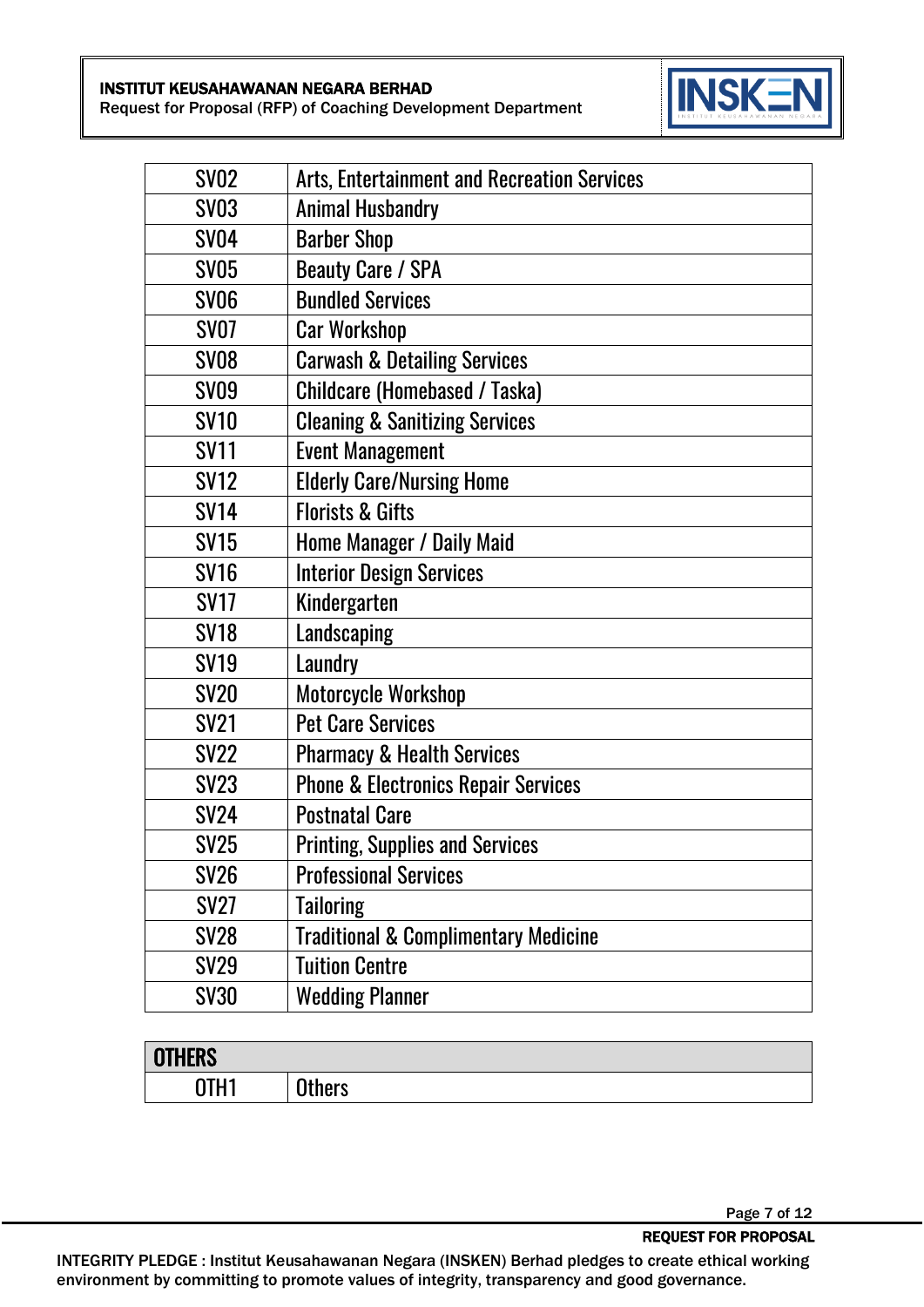

For the purposes of this RFP, "coaching" is defined as 'a process through which entrepreneurs are helped to measurably improve their business performance and personal capability in scaling up the business'.

Industry practitioner (s) may propose:

- i) To deliver coaching sessions for the entrepreneurs
- ii) To conduct Specific Industry Workshop

| <b>COACHING</b><br><b>REQUIREMENT</b>                          | Industry coach needs to deliver 4 coaching sessions for<br>30 entrepreneurs<br>$(1$ entrepreneur = 4 coaching sessions) within 4 months.<br>Coaching areas should be based on the entrepreneur's<br>gap analysis (operations, marketing, administration,<br>finance and others).<br>Coaching must implement the practical, more actionable<br>and problem- solving approach. |
|----------------------------------------------------------------|------------------------------------------------------------------------------------------------------------------------------------------------------------------------------------------------------------------------------------------------------------------------------------------------------------------------------------------------------------------------------|
| <b>INDUSTRY COACH</b><br><b>WORKSHOP</b><br><b>REQUIREMENT</b> | Industry coach need to deliver 2 days workshop covering<br>specific module which is relevant (eg):<br>$\checkmark$ Current Scenario and Landscape of the Industry<br>$\checkmark$ Benchmarking & Case studies<br>$\checkmark$ Risk mitigation<br>$\checkmark$ Key Success Factors<br>$\checkmark$ Challenges and How to Overcome<br>$\checkmark$ Other relevant topics       |
| <b>BENCHMARK VISIT</b>                                         | Industry coach needs to facilitate INSKEN to arrange for<br>$\bullet$<br>a benchmark visit either at Industry Coach own premise<br>or any other recommended premise that is relevant to<br>the sector.                                                                                                                                                                       |

#### 2. Copyright of Products and/or Deliverables

Industry practitioner(s) shall acknowledge and agree that any products and/or deliverables created for the purpose of this RFP shall be considered as a "work made for hire" and all rights to the said products and/or deliverables shall belong exclusively to INSKEN. Industry practitioner(s) shall be prohibited from disseminating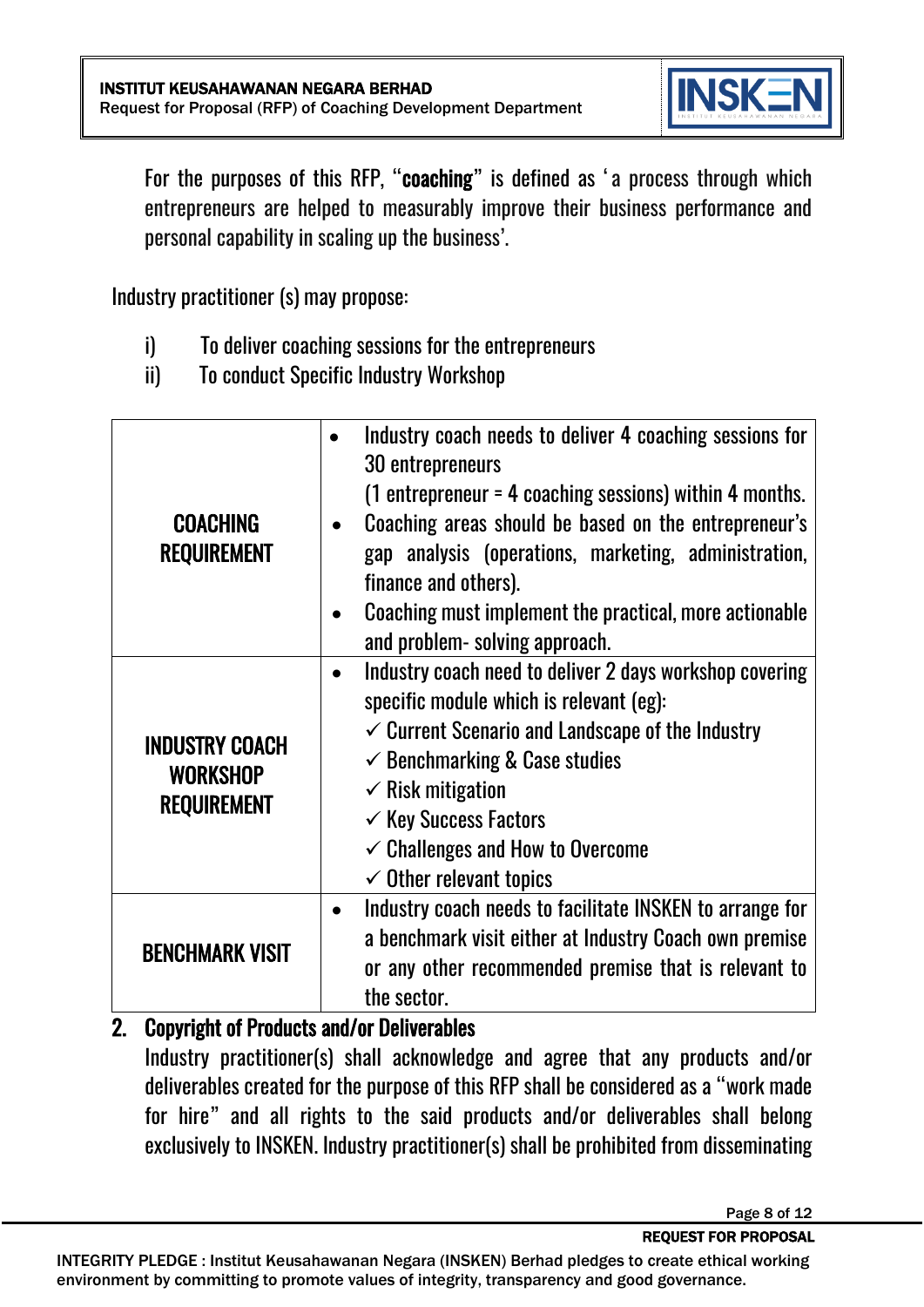

products and/or deliverables developed and funded under this programme to other parties without prior written consent from INSKEN.

#### 4. Timeline

The RFP process will be conducted as per the schedule below:

| N <sub>0</sub> | <b>Activity</b>                                 | <b>Proposed Dates</b>     |                            |                            |
|----------------|-------------------------------------------------|---------------------------|----------------------------|----------------------------|
|                |                                                 | Q <sub>2</sub>            | Q3                         | 04                         |
|                |                                                 | <b>(April-May 2022)</b>   | (June-July 2022)           | (Sept-Oct 2022)            |
|                | <b>Issuance of RFP document</b>                 | 7th April 2022 onwards    |                            |                            |
| $\overline{2}$ | Deadline to register for RFP<br>briefing        | <b>20th April 2022</b>    | <b>22nd June 2022</b>      | 13 <sup>th</sup> Sept 2022 |
| 3              | <b>Briefing on RFP document</b>                 | 22nd April 2022           | <b>24th June 2022</b>      | 15 <sup>th</sup> Sept 2022 |
| 4              | Deadline for submission of<br>proposal(s)       | 27th April 2022           | <b>30th June 2022</b>      | <b>23rd Sept 2022</b>      |
| 5              | <b>Selection of Service</b><br><b>Providers</b> | 29th April 2022           | $1st$ July 2022            | 26th Sept 2022             |
| 6              | <b>Proposal Pitching</b>                        | 11 <sup>th</sup> May 2022 | 6 <sup>th</sup> July 2022  | 29th Sept 2022             |
| 7              | <b>Appointment of Service</b>                   | <b>20th May 2022</b>      | 15 <sup>th</sup> July 2022 | 5 <sup>th</sup> Oct 2022   |
|                | Providers (s)                                   | onwards                   | onwards                    | onwards                    |
| 8              | <b>Professional work</b>                        | 29th May 2022             | <b>29th July 2022</b>      | 15 <sup>th</sup> Oct 2022  |
|                | commences                                       | onwards                   | onwards                    | onwards                    |

Should the industry player (s) did not receive any response from INSKEN within three (3) months from the submission date, the application is considered to be unsuccessful. INSKEN reserve to hold the industry player (s) submitted proposal for reference purposes.

## 5. Content of the Proposals

All proposals must include the following information: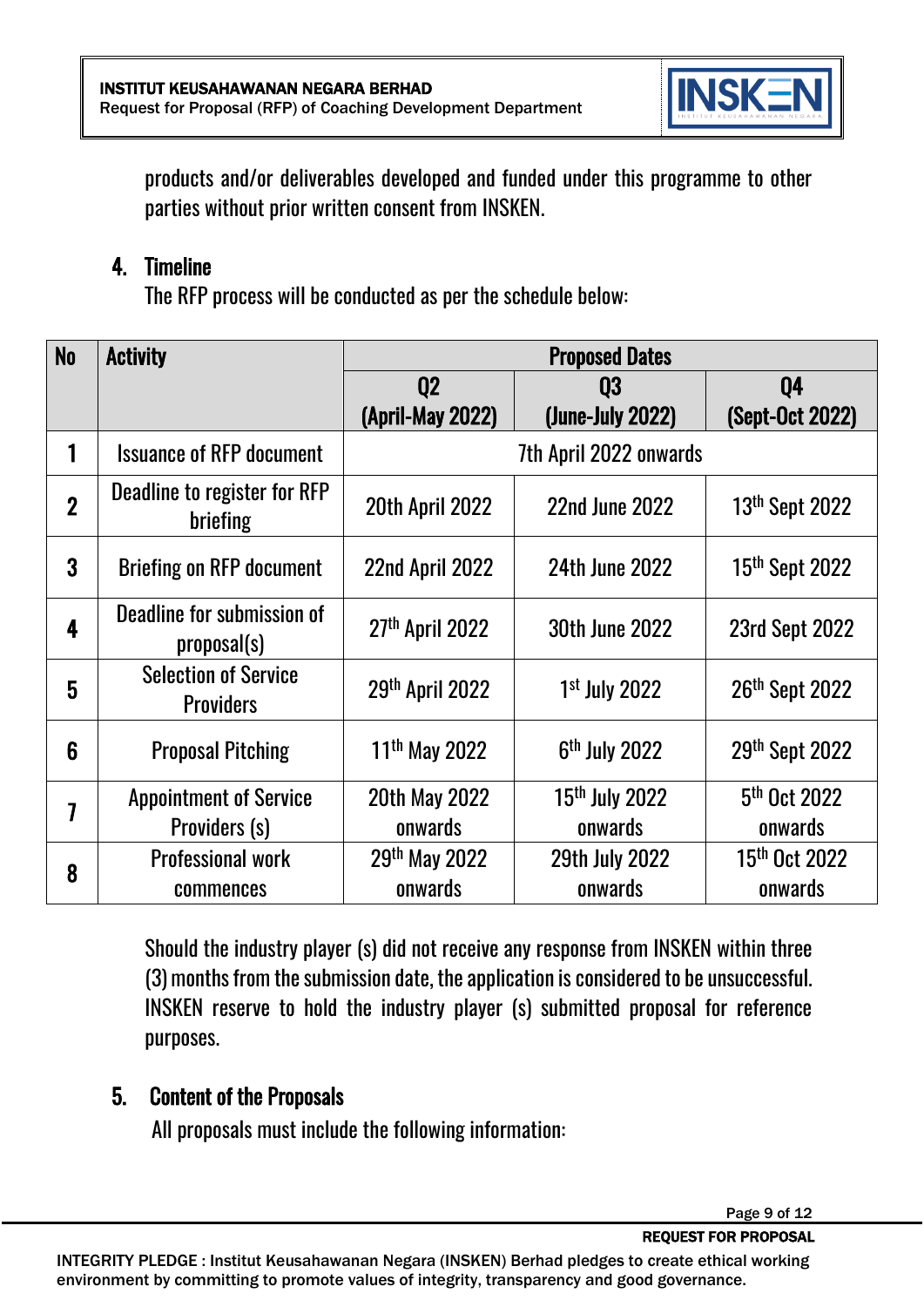

|        | Company profile & credentials, and content developers, industry player (s) |
|--------|----------------------------------------------------------------------------|
| Part A | & coaches' profile including team's profile.                               |
|        | (Please limit maximum 2 pages)                                             |
|        | i. Coaching Sessions - Proposed coaching approach                          |
| Part B | ii. Industry Specific Workshop - Proposed relevant modules                 |
|        | (Please limit maximum 4 pages)                                             |
| Part C | Costing breakdown by components covering coaching fees, workshop,          |
|        | programme evaluation.                                                      |
|        | (Please limit maximum 1 page per workshop)                                 |

#### Total Maximum page for RFP: 7 pages ONLY

Note: Industries players are requested to refer to "Sample of Proposal" to be submitted to INSKEN.

The "Sample of Proposal" can be downloaded at the following link, [www.insken.gov.my/rfp.](http://www.insken.gov.my/rfp) Please submit your proposal via online submission using the provided template and email to [rfp@insken.gov.my](mailto:rfp@insken.gov.my) with the header as follows:

- RFP2022/BC/Food&Beverages
- RFP2022/BC/Retail&Wholesale
- RFP2022/BC/Tourism
- RFP2022/BC/Services (eg Pet Care Services, Professional Services, Bundled Services)
- RFP2022/BC/TechInBusiness

## 6. Review and Selection

The selection panel will review the proposals based on the following criteria:

| N <sub>0</sub> | <b>Criteria</b>                                                                                                                                                                      | Percentage |
|----------------|--------------------------------------------------------------------------------------------------------------------------------------------------------------------------------------|------------|
|                | <b>Organisational information</b><br>Experience of the industry player (s), and company profile $-$<br>turnover company, manpower and it success stories, recognition<br>(testimony) | 20%        |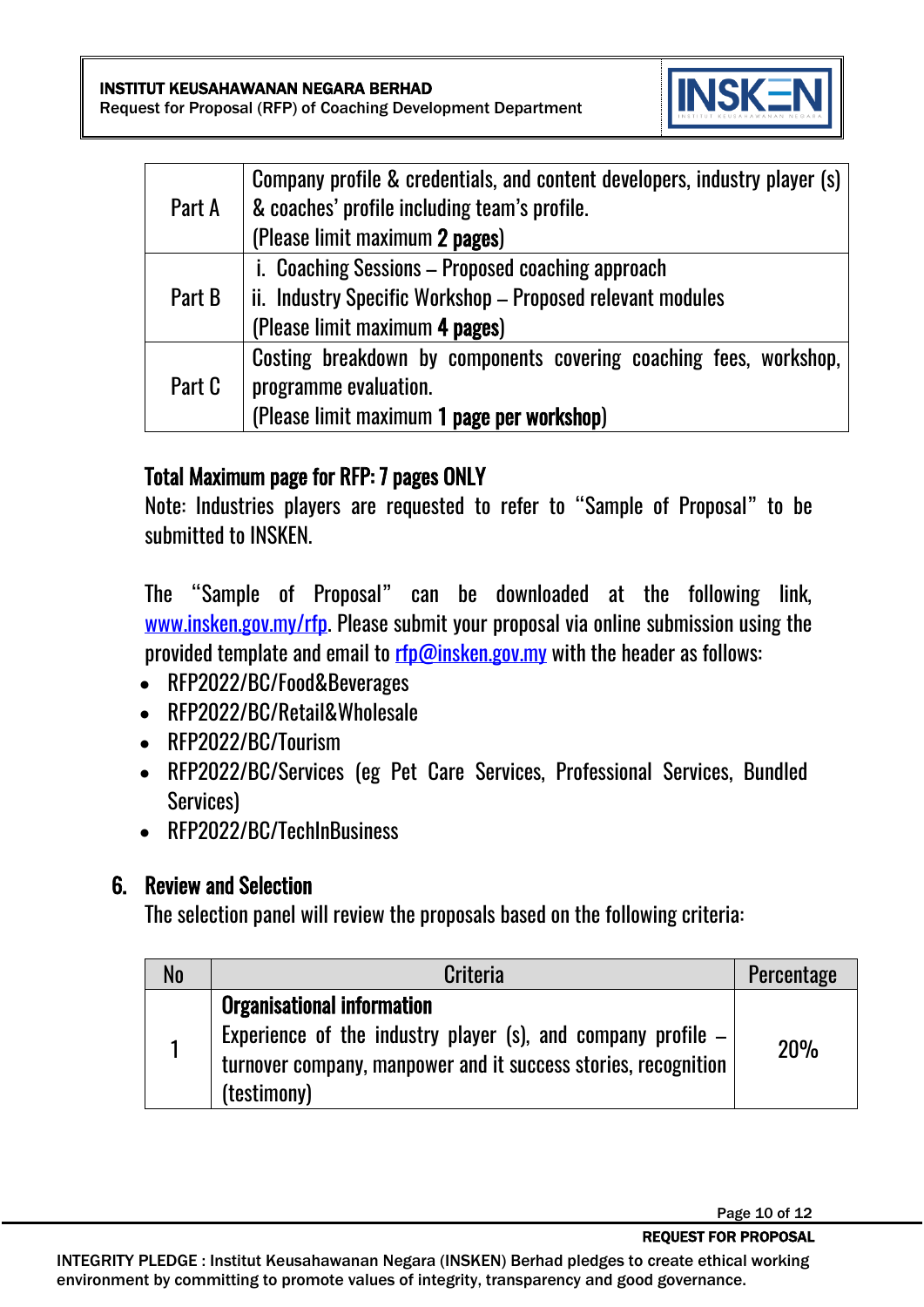

| $\overline{2}$ | <b>Programme Content: Industry Workshop and Coaching Sessions</b><br>Detailed information on modules for Industry Workshop (2 days)<br>and coaching approaches/ methodologies, implementation plans<br>and outcome-based KPI                                             | 60% |
|----------------|--------------------------------------------------------------------------------------------------------------------------------------------------------------------------------------------------------------------------------------------------------------------------|-----|
| 3              | <b>Budget</b><br>Detailed costing and other information to support the proposed<br>programmes<br>(All matters pertaining to the logistic such as accommodations<br>for trainer & assistant (twin sharing), flight<br>ticket/<br>transportation, will be borne by INSKEN) | 20% |
|                | TOTAL                                                                                                                                                                                                                                                                    |     |

Only shortlisted training providers will be contacted and may be required to present their proposals to the selection panel.

*-The remainder of this page is intentionally left blank -*

#### 7. Administrative matters

Industry players interested in participating in the Request for proposal (RFP) process must attend the briefing session as per scheduled in the timeline in Section 3 OR other dates that will be informed by INSKEN.

In order to register and receive the invitation to the briefing session, please email [rfp@insken.gov.my](mailto:rfp@insken.gov.my) before 5.00 pm, on the deadline to register for RFP briefing (refer to Timeline in Section 3). Please state your name, company, phone number and mention your interest to attend the briefing session. Invitation or Links to the Zoom / Google Meet session will be given only to registered industry players.

INSKEN will not entertain inquiries via email or phone calls. All questions will be answered during the briefing sessions only.